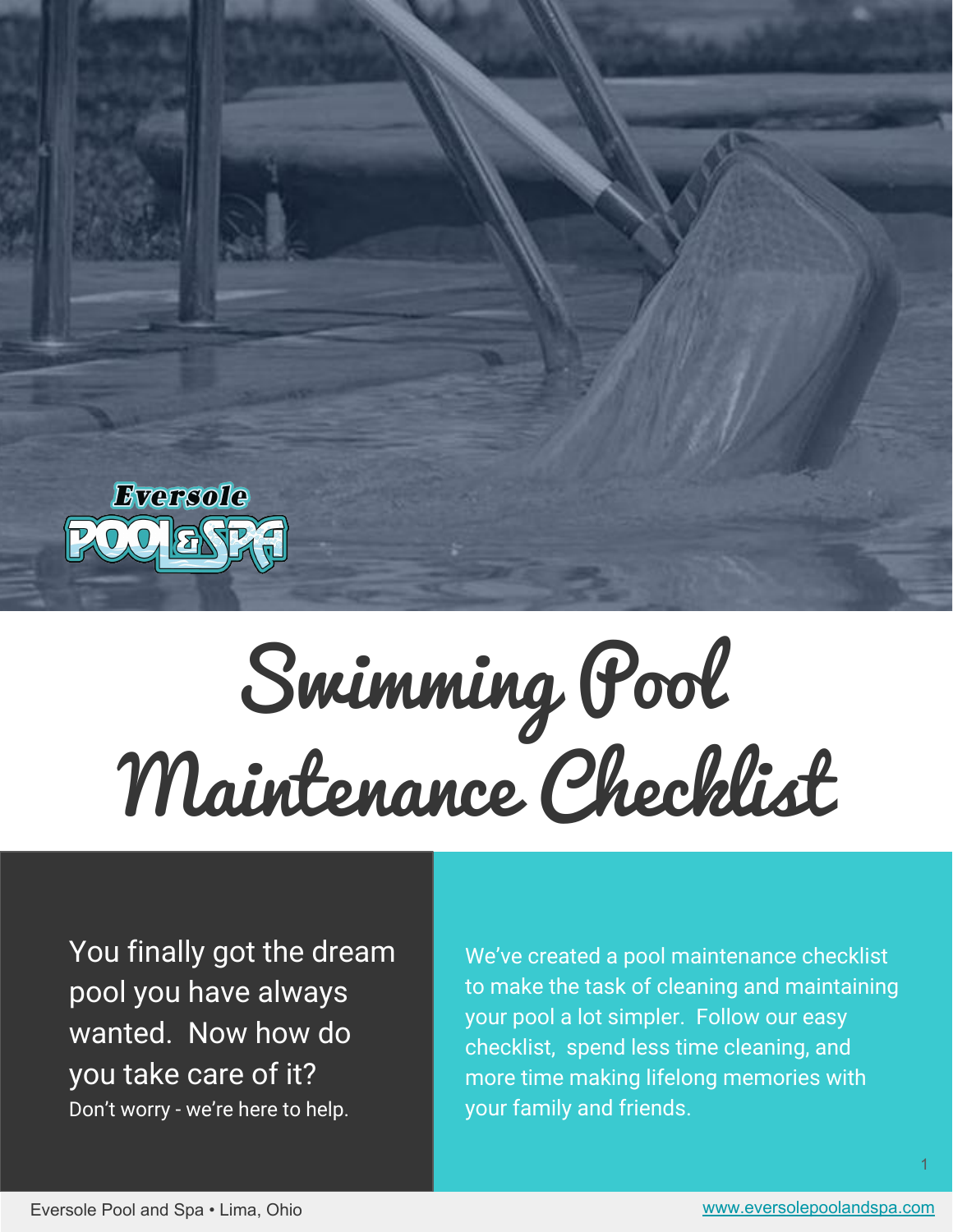

## **Maintenance 2-3 Times Per Week**

- ❏ **Remove debris from water with a leaf net skimmer**
- ❏ **Check pump basket and skimmer basket for debris** and empty as necessary
- ❏ **Check chlorine or bromine floater** (or chlorinator) and refill if necessary



**Did you know? Eversole Pool & Spa offers testing for your water. Simply bring a sample into the store for our free water testing service and expert advice!**

## **Weekly Maintenance**

- ❏ **Test your water. Adjust as necessary:**
	- ❏ pH Level
		- ❏ pH level should be between 7.2 and 7.8. 7.4 is ideal
	- ❏ Alkalinity Level
		- ❏ Alkalinity should be between 80 and 120 ppm
	- ❏ Sanitizer Level
		- ❏ Free Chlorine should be between 1-3 ppm\*\* \*\*low chlorine systems may only require a .5 ppm level
		- ❏ Free Bromine should be between 3-5 ppm
	- ❏ Cyanuric Acid (Stabilizer)
		- ❏ Level should be between 30-50 ppm
	- ❏ Calcium Hardness Levels
		- ❏ Level should be between 250-350 ppm
	- ❏ Salt Levels (Salt Water Pools only)
		- ❏ Salt Level should be between 2700-3400. Ideal level is 3200 ppm
		- ❏ You can also calculate what your pool's exact salinity level should be with a salinity calculator

❏ **Brush the walls and vacuum the pool** If you use an automatic or robotic pool cleaner, you should still brush the walls and bottom of the pool to stir up and debris or algae that may be clinging.

#### ❏ **Check PSI on pressure gauge.**  Backwash or clean the filter when number reaches 8-10 psi higher than normal. *(continued on the next page)*